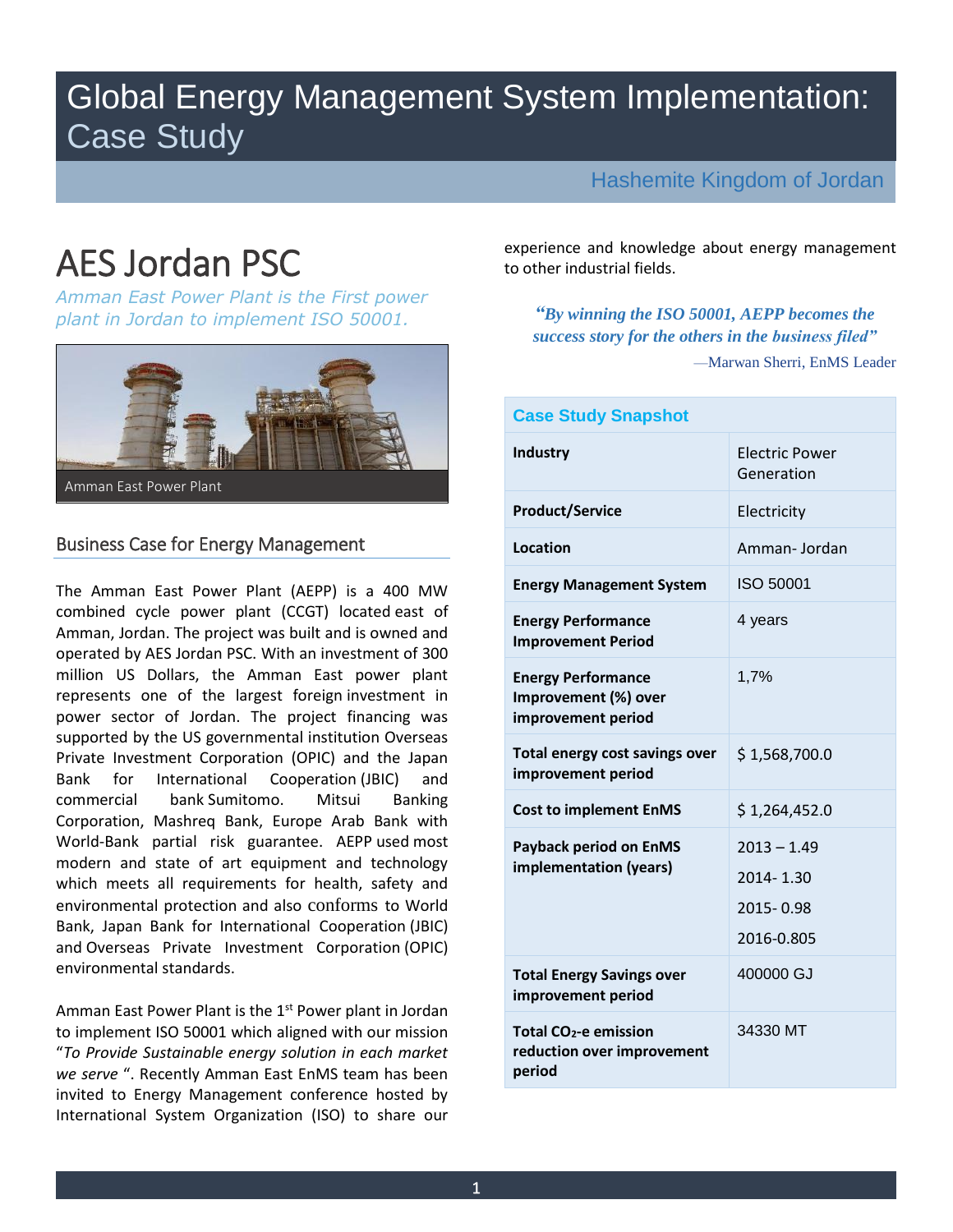The Road to ISO Certificate was starting in 2013 by implementing the main energy performance project as will be explained in following section, the credited energy saving project has put AEPP in the good place where the chance of ISO certificate is applicable.



# **Driver for Energy Management**

National Needs:

 Jordan is considered as one of the poorest world countries in the availability of natural resources. Jordan imports 98% of its energy needs from



 neighborhood countries. The energy related costs takes the highest share form country total budgets. By implementing EnMS system in one of energy

 sector main player like our plant defiantly that helps our country to reduce the main fuel bills

## Business Need:

AES Corporation started a program called "AES Energy Star" which is basically to reach cheapest and most efficient power company by managing our assets and optimize our operation through:

- Optimize best performance of current Assets by implementing Asset Management's System
- Operate the plant on highest level of efficiency by Energy Management Implementation

# Why ISO 50001?

The primary reason for ISO 50001 was the focus on building energy management into the systems and culture of the company.

 energy management system carries credibility and An internationally recognized, externally verified, ensures diligence in the management of the energy management system.

# Business Benefits Achieved

 The implantation of ISO 50001 started in 2013 by plant output by 30 MW based during first year of implanting new system "fogging System" the boost operation the plant successfully able to recover 70% of project capital cost.

 approach to apply energy management system, and to Then the top management decided to structural have structural process that evolves continual improvement.

# EnMS Development and Implementation

 The Amman East Power Plant (AEPP) has its own excellence performance program called AES Performance EXcellence (APEX) which leads toward continual improvement management. The plant is a part consumption and the  $CO<sub>2</sub>$  product are the most two of Jordan electrical generation facilities where the fuel concerned factors to the business filed.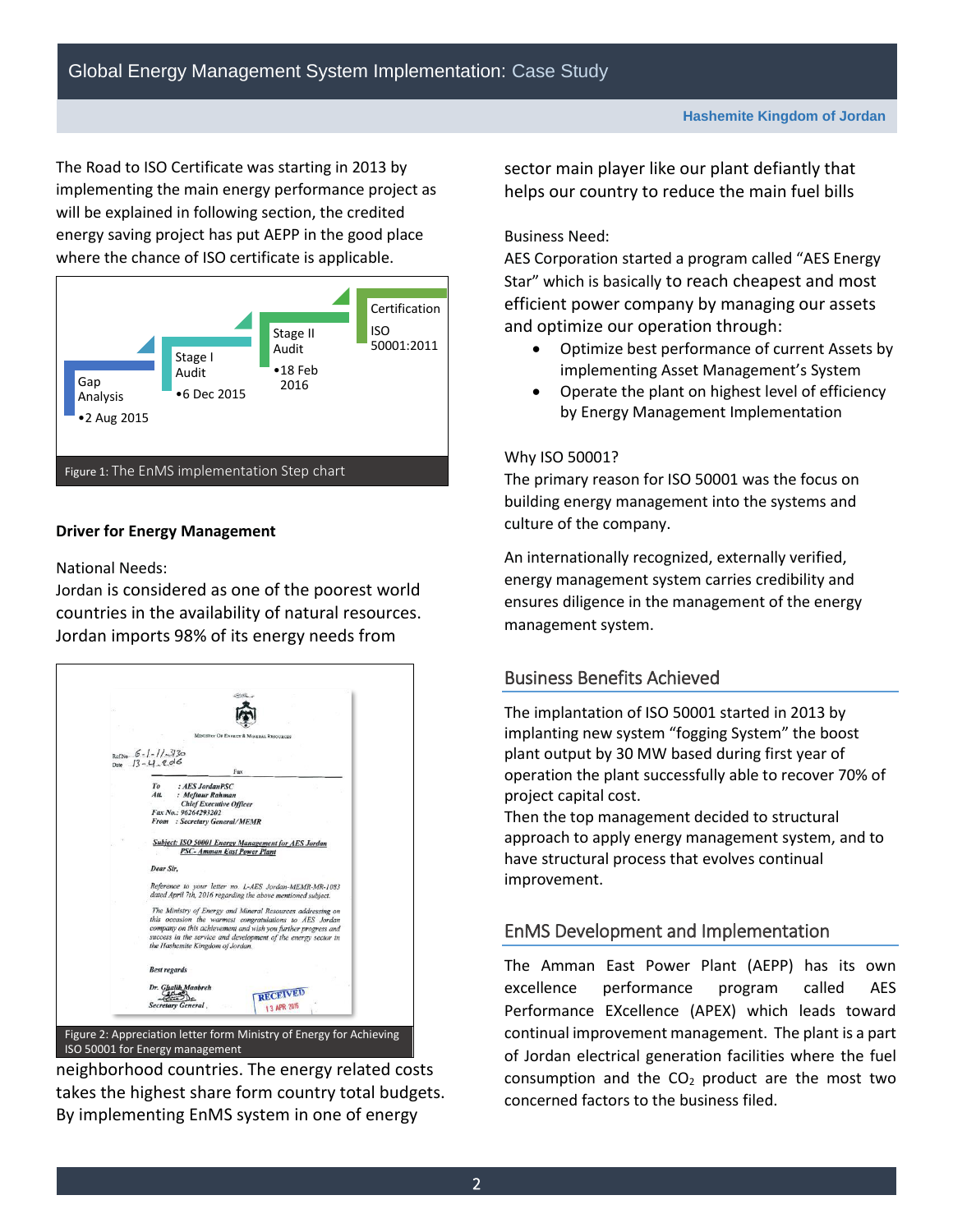The most challenges of the Hashemite Kingdom of Jordan Therefore; the country covers the internal demand of energy by importing the fossil fuel resources from neighbouring country like Gulf Arab region and Iraq (HKJ) are the lack of natural resources like water and fuel. State.

 Struggling for saving the fuel consumption required for Jordan as less as of CO<sub>2</sub> products; the AEPP kicked off its internal program for energy saving and efficiency enhancing by utilizing the management program of ISO 50001 to be the first Power Plant in the region who has achieved the ISO 50001:2011 requirements and being certified at 2016. The AEPP presents to the Jordan Power market a good example of energy saving and efficiency goals for fuel saving is followed and that clearly reflected enhancing where the country governmental ambitious by winning the ISO 50001 certificate.

#### Organizational

 & OHSAS 18001). The program was put in the highest priority level of all of AEPP business objectives, on the The Top management of the AEPP showed a high level leadership commitment to achieve the EnMS program like previous management systems we had (ISO 14001 other hand; the Top management declares the full support required to achieve the EnMS program.

An internal committee was performed including top management engaged with executive engineering level and forced with tools and hands to survey the possibility and the requirements needed to apply the ISO 50001:2011 program where the success story has just begun.



conducted by 3<sup>rd</sup> party to increase a whole team awareness of energy management. In addition, the Awareness trainings for energy management had been team has developed in-house training materials for heat rate and efficiency improvement

Tools and Resources:



EnMS Review and Planning

 Plant uses the term of Heat Rate (HR) to represent the The kind of AEPP business compulsories the Plant EnMS team to achieve the project in a different and nontraditional way, its own process is unique and being a power generation utility based combined cycle technology which integrates simultaneously between two type of generation technology gas turbine and steam turbine unit. Due to uncommon business kind the term of energy efficiency is conversed and the criteria of energy saving is monitored in a different way. The energy efficiency and to measure energy performance. The Heat Rate is defined as the inverse of the efficiency and simply means: the amount of fuel required for generating one unit of electrical energy where a lower heat rate is better.

$$
Heat Rate\left(\frac{kJ}{kWh}\right) = \frac{Thermal Energy\left(Fuel\right)}{Electrical energy}
$$

The team of EnMS committee had put the Heat Rate as the baseline of the energy performance; the heat rate was fixed as the key reference of all of energy sources including capacity of generation, auxiliary consumptions and assets efficiency.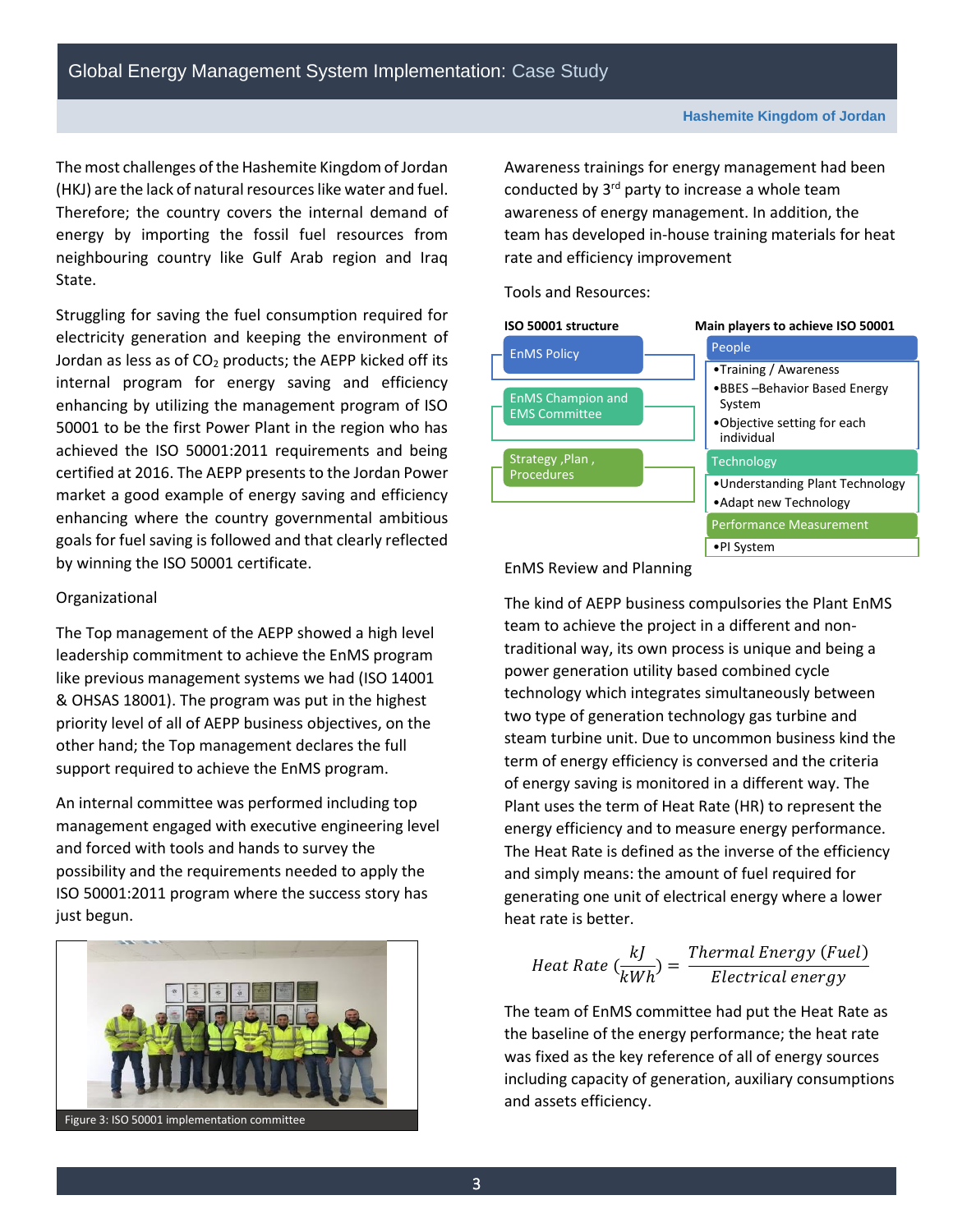With encouraging from the Top management; the Plant OSIsoft. CO. to increase the ability of collect, analyze, imported a specialized energy monitoring software known as Plant Information (PI-system) provided from monitor, visualize, and share the energy data from multiple sources to people and systems across all operations.



The PI software is the main tool used to monitor the plant energy data and to analyze the Heat Rate performance, the team of EnMS paid great effort to translate the behavior of the power generating machine and its auxiliary from measured metering quantity to readable energy baseline through engineering quality calculations.



 that allows the EnMS team to manipulate all of its Besides being monitored at 24 hours of the day, the energy baseline became a highly clear readable quantity related factors that affected the Heat Rate directly.

 monitored for certain period then the main energy The second step that followed to improve the energy efficiency and keeping the heat rate as low possible which gets the baseline improved was to survey all of the energy consumer and then categorize it into low, medium, and high impact on the Heat rate. All of auxiliary units are programed into PI system and

 consumers are selected and separated from others to be under advanced survey to specify the advanced improvement opportunities. The team built internal program to improve the main energy consumer consumption starting from validation of all of power metering instrumentations to increasing the preventive maintenance programs that keeps the machines behave in high efficient way.



 comparing with others in the business filed of Jordan. The intelligent method used by the EnMS team of the AEPP presents a good opportunity to keep the energy baseline as low as possible where the efficiency and the fuel consumption became in a competitive level

### EnMS Awareness and Training

# **Employee Training**

 that simplifies the concept of energy baseline and Heat enhancing. Further of and deep knowledge sharing; the following the internal policy of energy, the EnMS team conducted intense training and attracted the attentions to focus on the energy management actions and steps, the team started by conducting full awareness session Rate, the session was conducting for all of employee level, the baseline of energy performance was transformed from monitoring to individually action by encouraging the whole team to share their ideas of energy performance improving and efficiency EnMS decided to conduct awareness session about ISO 50001:2011 for all employee level which their kind job effect directly on the energy performance and baseline behavior.

Quarter Team Meeting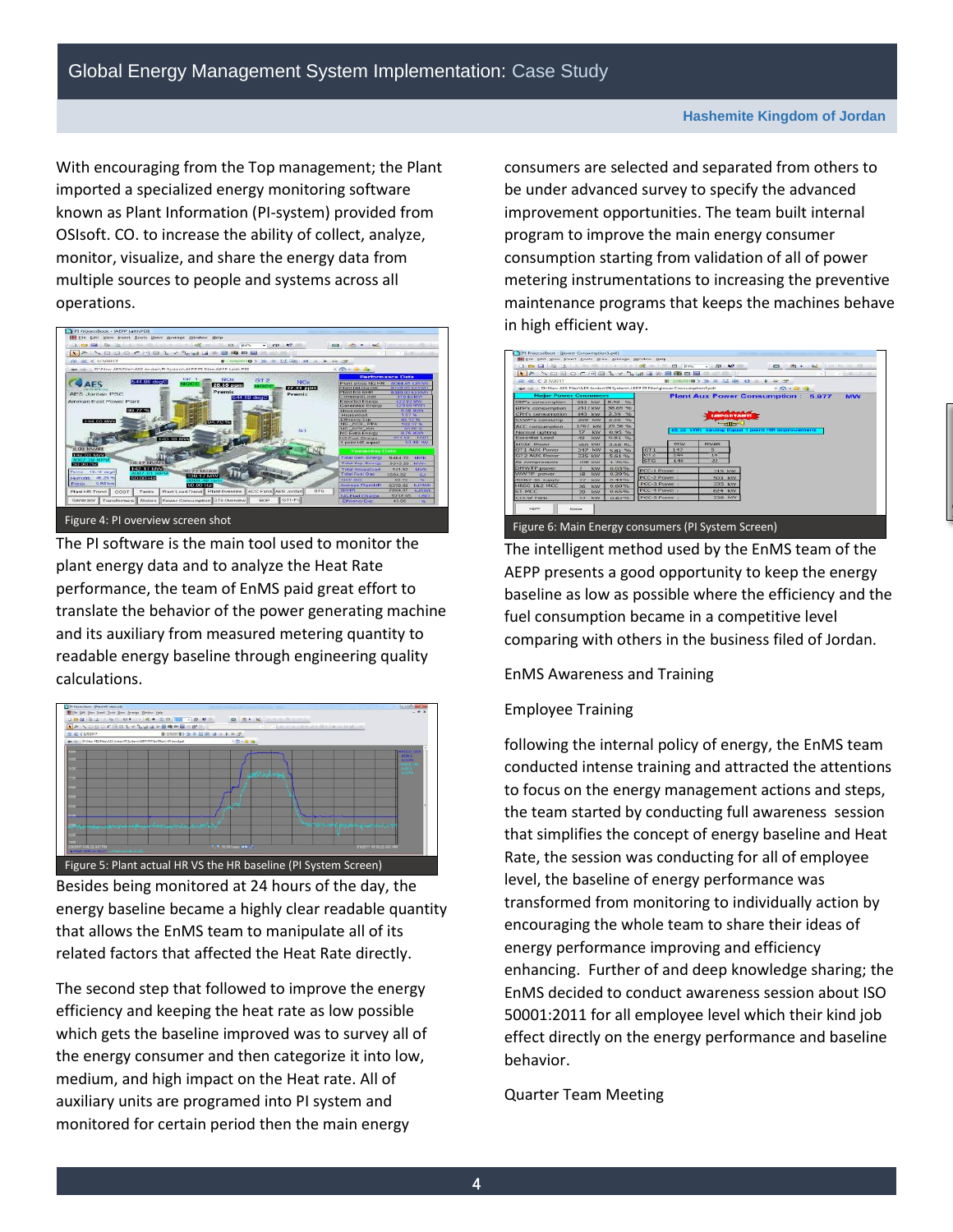**Hashemite Kingdom of Jordan** 

 The team meeting is conducted based quarterly; the top management holds the meeting by updating the employee about the business progress and the KPI targets. The EnMS scores are presented in this meeting to have each employee updated and aware about EnMS related cases.

#### Posters

EnMS team produced posters that aware the reader about the benefits of energy saving and the important of efficiency enhancing. The posters are well distributed in the active areas to guarantee the max reachability for all of employee levels.



Internal Project and energy improvement

 opportunity from each level of employee by opening the gate toward each individual sharing that aims to into various committees and each committee targeted points of improvement. The team of AEPP credited the fuel. The EnMS committee lunched new improvement system that allows identifying the improvement enhance the energy performance. The first project started by dividing the operational level of employee to review a certain energy sources and rise up the new plant with many ideas that support the heading vision of energy management, the main energy performance project which was recorded as the first of its kind in the region is the Gas Turbine Fogging System, the system is an advanced technology that allows to generate extra electricity in summer season by enhancing the quality of the combustion which helps to save high amount of

 fogging system. The Fogging System was the first and the pilot improvement project of the energy target. In 2013; the Team of EnMS fully completed and commissioned the



 fogging project also won the place of the Best Electricity Award. In 2014; the Fogging project was recognized for Best Practice Award for Performance Improvement by Combined Cycle Journal. On the next year 2015, the Innovation or Technology Award by Middle East



 system by solar heater system. In addition to that; the Further projects were directed to reduce the house load consumption in different operational sections, the team approved to replace the domestic water electric heater internal lighting system was the second step of reducing the internal house load consumption, all street lights were replaced with LED lighting type instead of halogens lighting, also; the offices are provided with motion sensors that turns the light on or off depending on the occupancy and all of air condition system are set on Auto-timing mode which turn the A/C system off in the period of holidays and day job off time.

 decrees due to the change of the compressibility ratio In 2016, the team introduced a unique project that is concerned for reducing the power consumption by replacing the machine component, the team found that when replacing the Air condition systems refrigerant fluid from (R-22) to the (R-410a) type, the power consumptions in the air conditioning machines starts to caused the new refrigerant fluid which affects the power consumption. The project was a part of the success story that completed the internal energy performance improvement till the year of 2016.